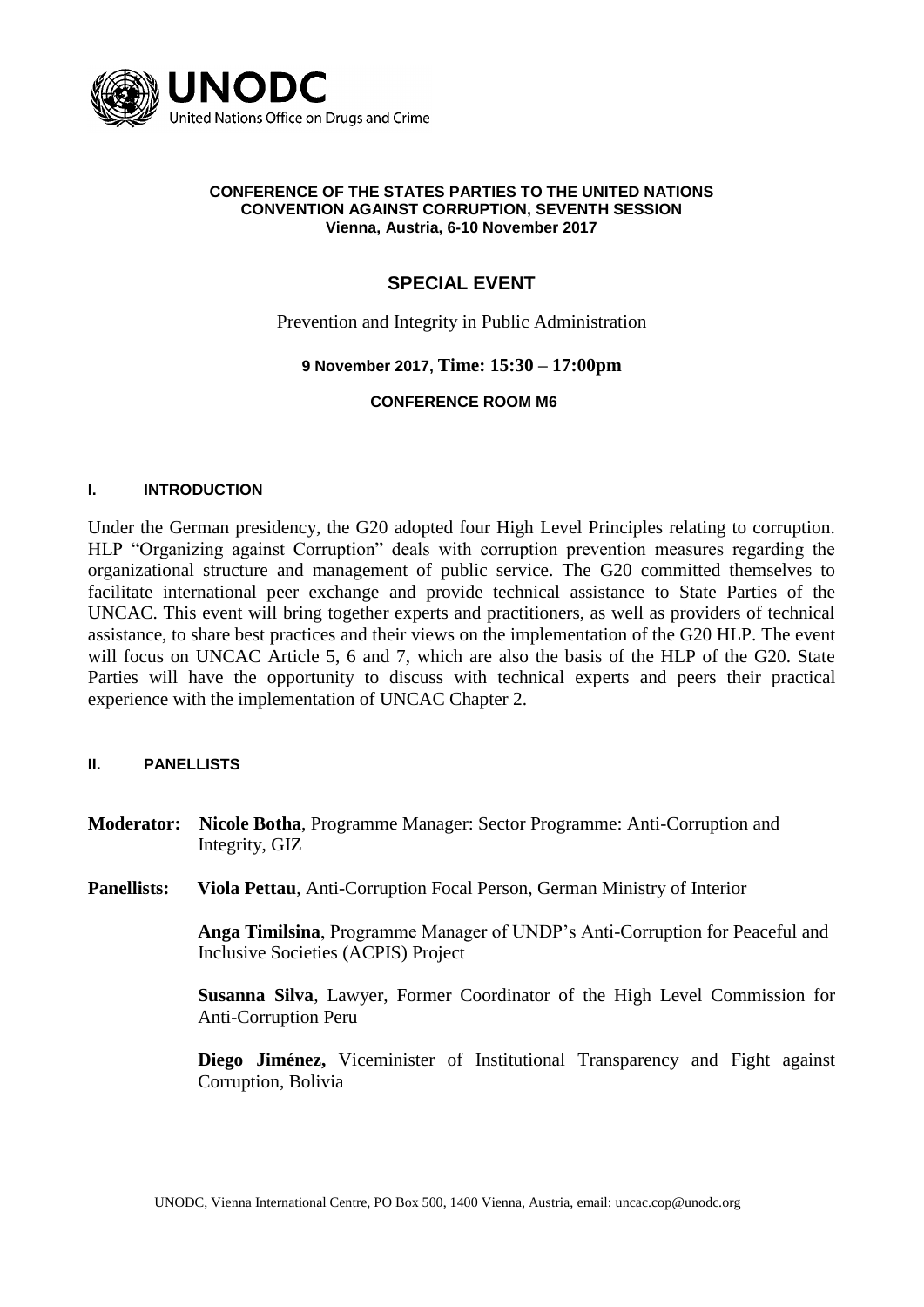### **III. FORMAT AND AGENDA**

## **A. Opening statements (no longer than 10 minutes each)**

### 15:35-15-45

**Birgit Laitenberger** *(locating the G20 in the broader perspective of international initiatives and in relation to the target of the public administration)*

- **1.** How did it come to the development of the G20 "High Level Principles on Organizing against Corruption" and in what way does it complement other existing instruments such as UNCAC, OECD Recommendation on Public Integrity and regional frameworks such as AU Convention?
- **2.** What is your expectation in terms of implementation, especially in spirit of the principle 24 on international cooperation? What can be done?

## 15:45-15:55

**Anga Timilsina** (*Presenting the findings of the recently conducted UNDP-UNODC study: "Good Practices in Public Sector Excellence to Prevent Corruption: A Lessons Learned Study in Support of the Implementation of UNCAC")*

- **1.** Based on your recent study, where lies the nexus between a well-functioning public administration and fighting corruption?
- **2.** There are examples around the world where strong administrations with good policies, laws and administrative arrangements exist, yet these countries experience high levels of corruption by elites and in the political sphere? What more needs to be done?

#### 15:55-16:05

**Susanna Silva** *(introducing her findings from the GIZ study on public sector compliance in Latin and South America )*

- **1.** How far are Latin and Southern American countries already when it comes to the implementation of compliance, anti-corruption and integrity measures in public bodies?
- **2.** What makes the 'compliance approach' special and how does it differ from previous efforts to strengthen integrity in public administration.

## 16:05-16:15

**Diego Jiménez,** Viceminister of Institutional Transparency and Fight against Corruption, Bolivia